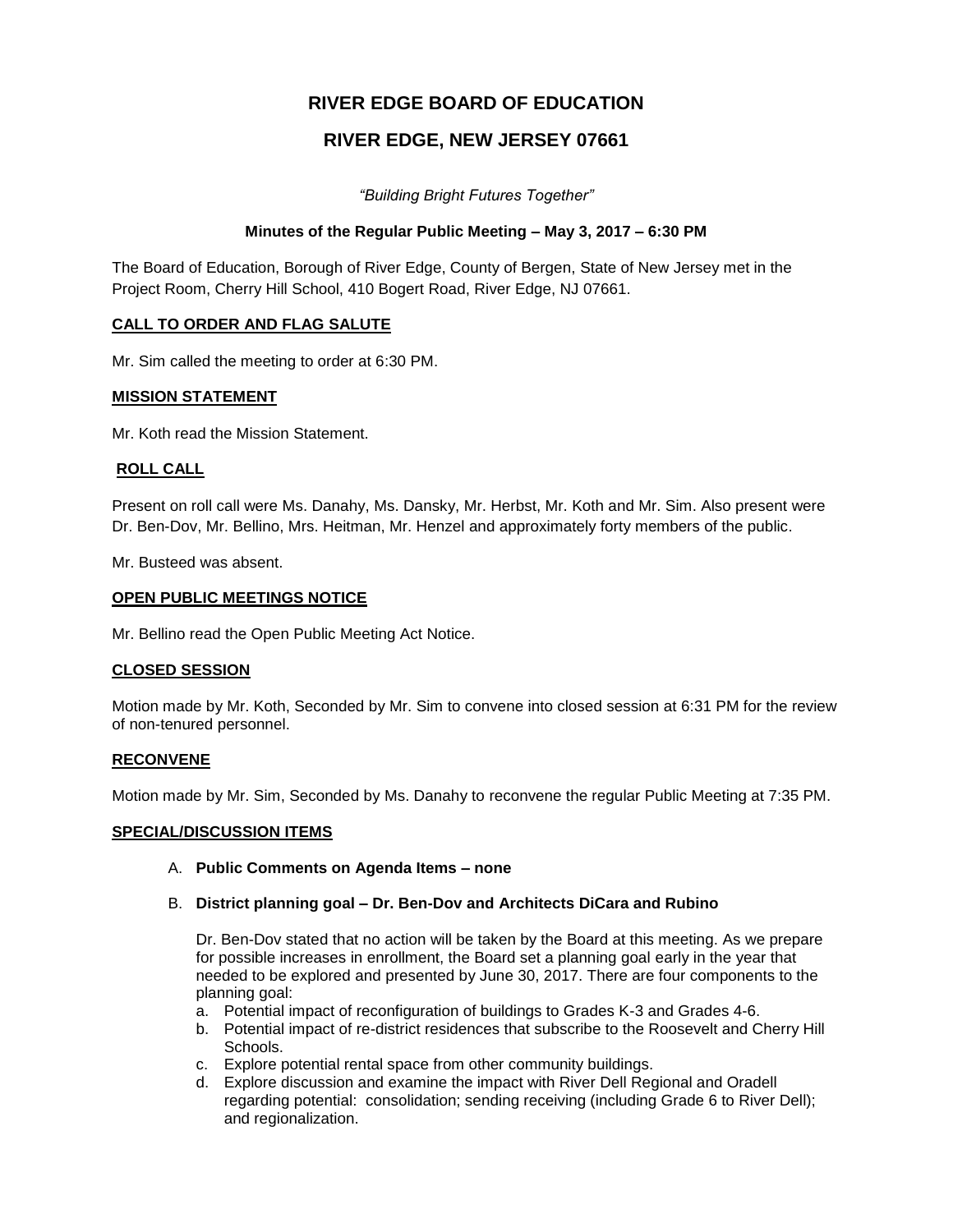For Item d: Dr. Ben-Dov reported that administrative level discussions were held with Pat Fletcher (Superintendent of River Dell) and Paul Saxton (Interim Superintendent of Oradell). It was agreed to explore a possible move of  $6<sup>th</sup>$  grades if both towns were interested which would require a referendum for River Dell. Bi-Borough met with the Board Members of River Edge and Oradell represented. Oradell has no enrollment challenges and, therefore, no interest in discussing this option. Dr. Ben-Dov also explored the academic impact on Middle Grade configuration.

The Architects requested a new five-year Demographic Study. They worked with the Demographer, Dr. Ben-Dov, and the Principals to explore Options A-C. A new Demographer's Study was created, but there was a problem. Our actual enrollment for Grade K for 2017-2018 was greater than the live births on which the Demographer's Study is based, so it had to be redone.

Anthony Denorchia, the former Superintendent of Hillsdale, who works for the Architectural firm of DiCara and Rubino, presented his findings:

- a. Re: current grade alignment in schools, how will future enrollments impact classes regarding space?
- b. What if we moved attendance lines and moved the central office out of Cherry Hill, how much space is gained and what is the cost?
- c. He looked not only at Grades K-3 in Cherry Hill and Grades 4-6 in Roosevelt, but at various grade level configurations as well.

Dr. Ben-Dov spoke of The Princeton Plan which was developed in 1948 and created ethnic diversity by grouping students by grade level, not by geographical location. Today, most such plans are done for efficiency and cost savings. Pro's and con's were discussed in general about various grade level configurations, but the Board did not review any of the plans at the meeting. The public had a few questions. The Board thanked everyone for coming and Dr. Ben-Dov and the Architects for the presentation and statement. There will be more discussion of options at future meetings.

### C. **Public Hearing on the 2017-2018 Proposed School Budget**

Mr. Bellino reported on budget comparisons, year to year. The Board reviewed and approved the submission of the Final 2017-2018 Budget which included use of the Enrollment Adjustment and an increase in withdrawal from Capital Reserve.

### **REPORTS**

#### **SUPERINTENDENT**

Dr. Ben-Dov reported on the following:

- Thank you to all teachers as next week is Teacher Appreciation Week. The Teacher of the Year Meeting and Reception is coming up on May 17th. A huge Thank You for your dedication and inspiration to our students!
- Thank you to all Administrators and Staff for everything they did during Mr. Henzel's leave (Denise Heitman, Beth Rosen, Abby Patterson, Claudia Levis, and our Technology Team). Roosevelt School functioned beautifully!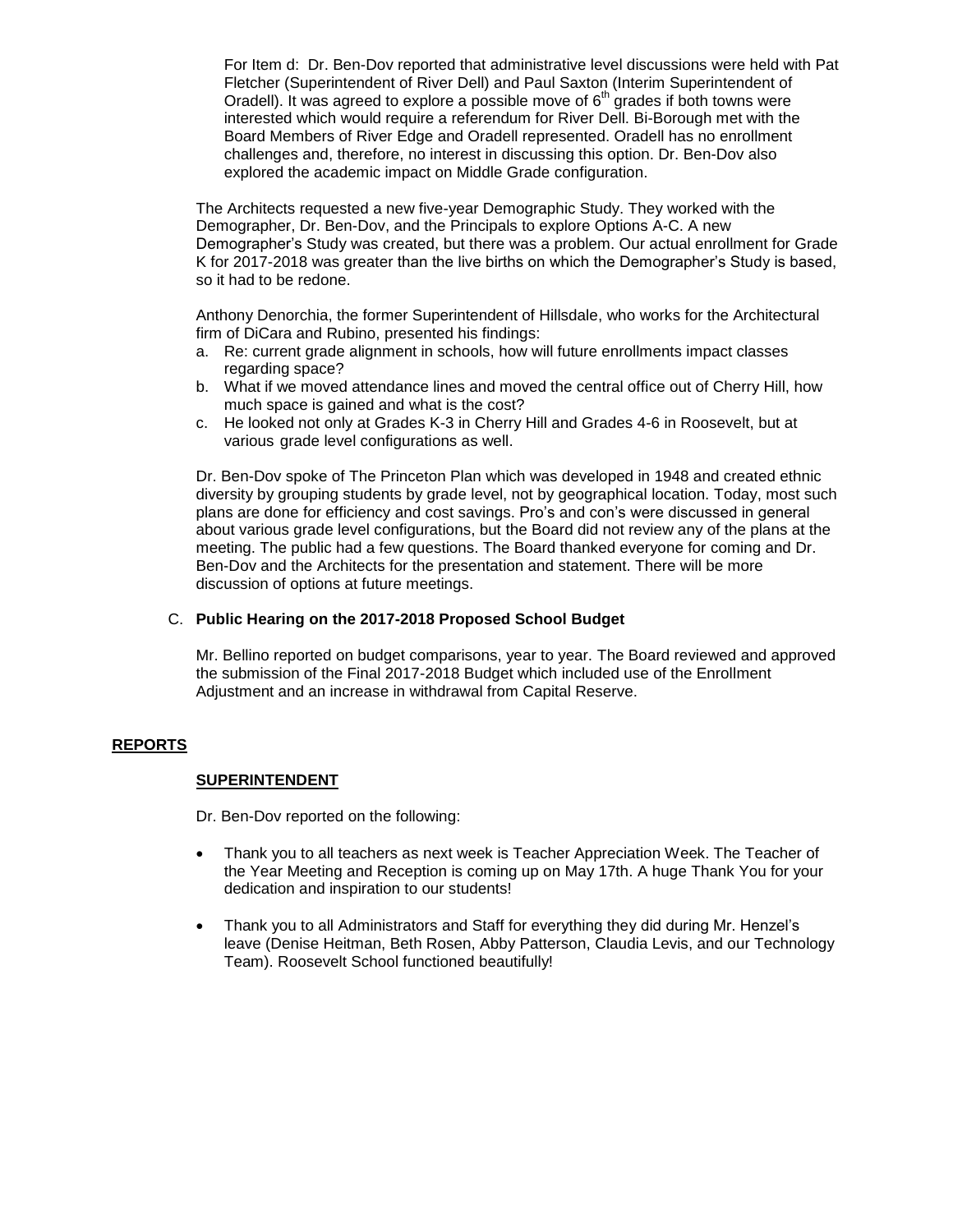- PARCC: Thank you to our Technology Staff! Testing for Grades 3-5 was finished last week, and most make-ups are finished. Grades 5-6 are tested this week and next week. Dr. Ben-Dov heard an anecdote from students re PARCC testing: "We liked it, so we're sad it's over because now we have homework again!" Dr. Ben-Dov received a note from a teacher that students wanted to discuss passages in literature from the test when the testing was finished.
- Art Shows in both schools: There is a new Art Teacher in Cherry Hill School and a veteran teacher in Roosevelt School, and both did innovative projects with the students. The Art Shows were well attended in both schools.
- Ms. Lindsey's Grade 5 class in Roosevelt placed very highly in the Stock Market Game . They were not able to go to Jersey City, but they are invited to receive an honorable mention at the next Board meeting.
- We have a resolution today to appoint Mrs. Louise Napolitano to start July 1 as School Board Administrator/Board Secretary. Mrs. Napolitano responded "Thank you for the opportunity".

### **PRINCIPAL**

Mr. Henzel reported on the following:

- Ms. Attardi did an amazing job at last week's art show. Ms. Attardi ensures that there is at least one piece of artwork by each student in the schools. That is a lot of art! The art pieces will be on display through open house later this month.
- On Friday, May  $5<sup>th</sup>$ , the Roosevelt School PTO will be sponsoring a Walk to School Day. Students will meet up at Memorial Park and form a walking school bus in the morning. The River Edge Police Department will also be present for street crossings as well as walking with the students to school. If the weather looks grim, then we will postpone it.
- Thursday, May  $4<sup>th</sup>$  will be the last day of ELA PARCC for grades 5 and 6. Grades 3 and 4 are complete and the last make-ups for Grades 3 and 4 were completed Wednesday, May  $4^{\text{th}}$ . Friday, May 5<sup>th</sup> will present as a mini-break from PARCC for the students and we will resume testing the math sections on Tuesday, May 9<sup>th</sup>.
- Finally, I just wanted to publicly thank all the people who stepped up in my absence. To Tova, Abby and everyone else who chipped in, Thank You!!!

### **BOARD SECRETARY -** None.

### **PRESIDENT**

 Mrs. Myers reported she received a letter from Edward J. Mignone on behalf of new Eagle Scouts in Troop 184 (Christopher Zaccaro and Andrew Lee), with an RSVP to the Sunday, May 21<sup>st</sup> event at St. Peter Academy/St. Peter the Apostle Parish.

### **COMMITTEES**

- Mr. Herbst reported he attend the I-STEAM NASA Field Trip at the Goddard Space Flight Center in Greenbelt, MD on April 28<sup>th</sup> and thanked the Board for this opportunity. He was given a tour of the James Webb Space Laboratory and met with top NASA engineers in different fields towards our goals with I-STEAM.
- Mr. Koth thanked Dr. Ben-Dov for doing the legwork with Architects DiCara and Rubino found her presentation very comprehensive. Mr. Koth also thanked the audience for coming, saying the contents of this meeting are hard to digest, and please come back to us with any input.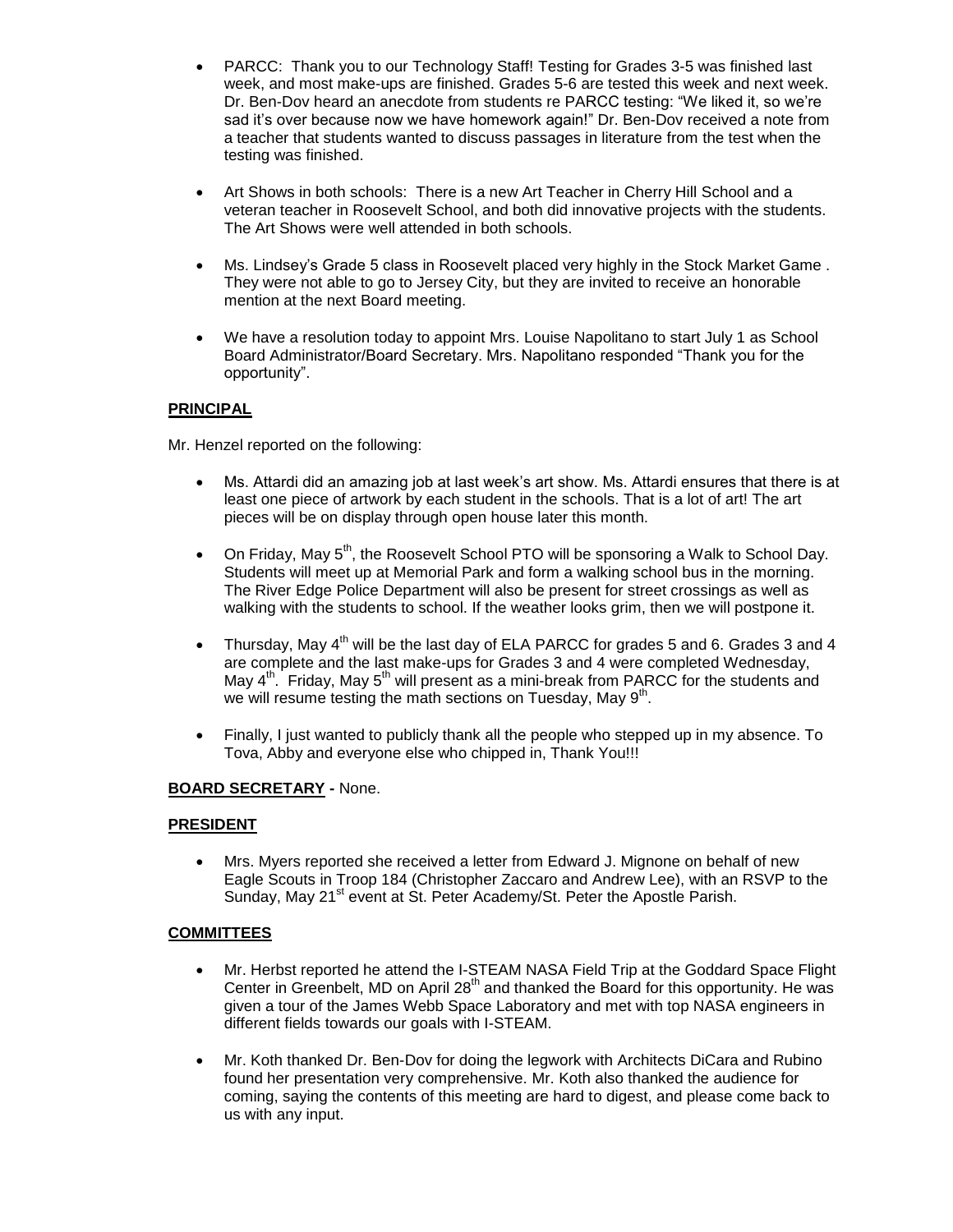### **MOTIONS TO BE ACTED UPON**

### **A**. **ADMINISTRATION/POLICY**

- **1**. That the Board of Education approve the Minutes and Confidential Minutes of April 20, 2017 (Addendum).
- **2**. That the Board of Education approve the completion of the following emergency drills:

| <b>School</b>    | <b>Dates</b>                                                                                         |
|------------------|------------------------------------------------------------------------------------------------------|
|                  | Cherry Hill School   April 5, 2016 Fire Drill<br>April 20, 2016 Shelter in Place with Movement Drill |
| Roosevelt School | April 21, 2016 Fire Drill<br>April 28, 2016 Evacuation                                               |

**3.** That the Board of Education approve the following class trip:

| Date    | <b>School</b>                   | Grade | <b>Destination</b>                                                                 | Cost to<br><b>District</b> |
|---------|---------------------------------|-------|------------------------------------------------------------------------------------|----------------------------|
| June 6  | Roosevelt<br><b>Cherry Hill</b> | 4-6   | <b>MEBCI Elementary /</b><br>Middle School Board<br>Festival<br>Mahwah High School | \$605.00                   |
| June 8  | Roosevelt                       | 1     | <b>Memorial Park</b><br>Field Day                                                  |                            |
| June 12 | Roosevelt                       | 4     | Museum Village<br>Monroe, NY                                                       | \$866.25                   |
| June 14 | Roosevelt                       | 4     | <b>Memorial Park</b><br>Field Day                                                  |                            |

### **Motion by: Mr. Herbst, Seconded by: Ms. Dansky**

Ayes: Ms. Danahy, Mr. Koth, Mrs. Myers, Mr. Sim Nays: None

### **CURRICULUM/EDUCATION** – None

### **BUILDINGS & GROUNDS** - None

### **FINANCE/GRANTS/GIFTS**

**1**. That the Board of Education approve the 2017-2018 School Year Budget as follows:

|       | <b>Budget</b> | Local Tax Levy |
|-------|---------------|----------------|
|       | \$17,237,528  | \$15,106,738   |
|       | \$1,016,739   | N/A            |
|       | \$1,409,313   | \$1,197,136    |
| Total | \$19,663,580  |                |
|       |               |                |

**Be it resolved**, that the River Edge Board of Education include in the proposed budget an adjustment in the amount of \$104,636 for increases in past enrollment.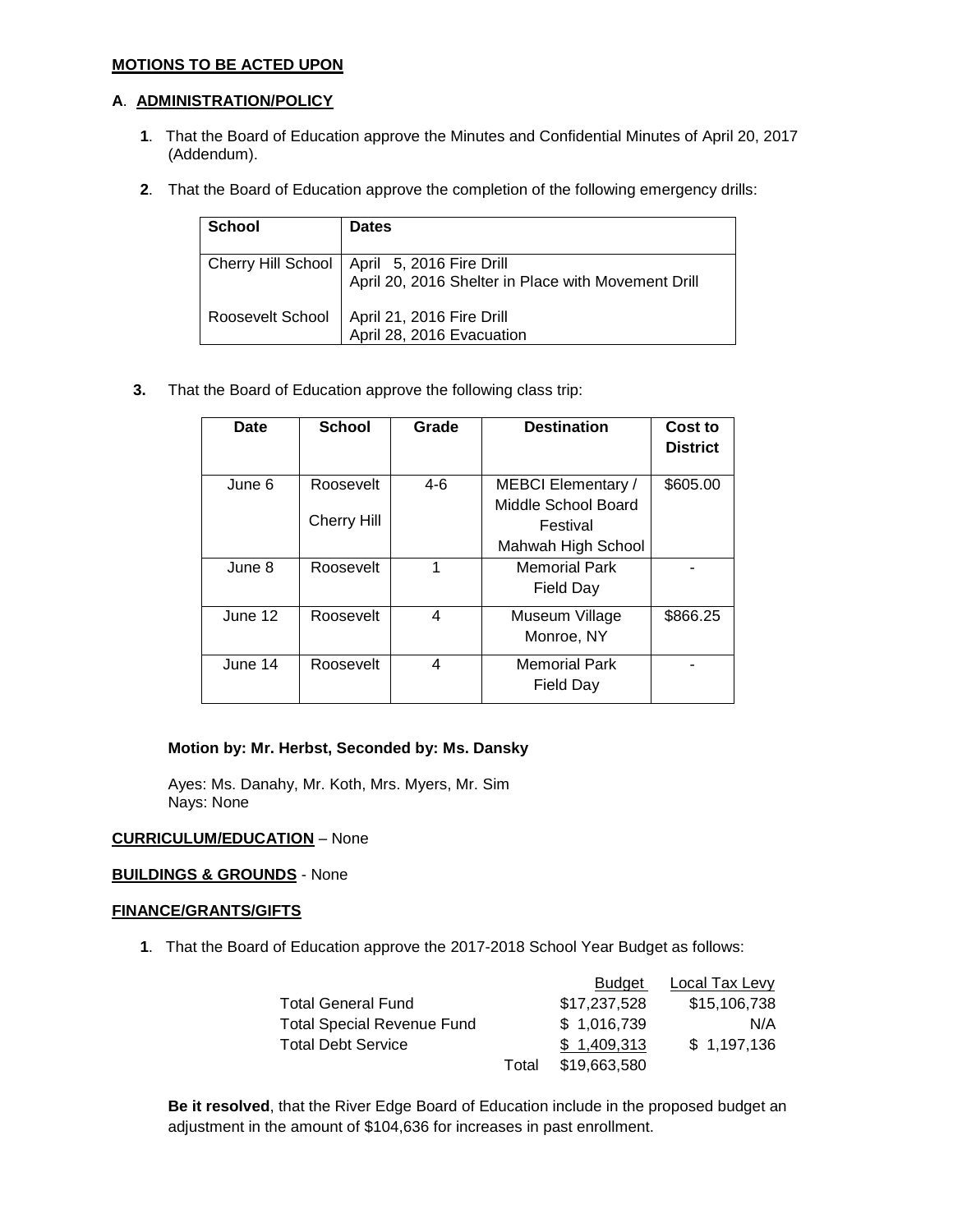**Be It Further Resolved,** that the Board of Education approve a Capital Reserve Withdrawal in the amount of \$100,000. The district intends to utilize the funds for building repairs plus a new master clock system and security upgrades.

### **Motion by: Mrs. Dansky, Seconded by: Ms. Koth**

Ayes: Ms. Danahy, Mr. Herbst, Mrs. Myers, Mr. Sim Nays: None

2. That the Board of Education accept the \$870.00 gift from Jennifer Wang-Hernandez for general use at Roosevelt School (Addendum).

### **Motion by: Mr. Koth, Seconded by: Mr. Sim**

Ayes: Ms. Danahy, Ms. Dansky, Mr. Herbst, Mrs. Myers Nays: None

### **PERSONNEL**

- 1. That the Board of Education, with the recommendation of the Superintendent, approve Laura Moynihan, Substitute Bus Driver for the 2016-17 school year pending completion of required paperwork (Addendum).
- 2. That the Board of Education, with the recommendation of the Superintendent, approve the Maternity/Disability leave of absence for Sara Caruolo for the Building Bridges Extended School Year for the month of July 2017 (Addendum).
- 3. That the Board of Education, with the recommendation of the Superintendent, approves Courtney Sweet, MA, Step 2\*, a Leave Replacement Teacher for the Building Bridges Extended School Year for the Month of July 2017 (Addendum).

*\* Salary to be determined upon the ratification and approval of the negotiated REEA Agreement.*

- 4. That the Board of Education approve the job description for the Supervisor of Curriculum and Instruction (Addendum).
- 5. That the Board of Education, with the recommendation of the Superintendent approve the following River Dell High School students to participate in the School Sponsored Senior Service Program to consist of 20 to 25 hours per week of volunteer work at a non-profit organization to commence on May 15, 2017 through June 14, 2017.

Grace Cepeda Celine Pohan Sigmund Pohan Kayla Sampayo

6. That the Region V Council for Special Education will provide shared services for its member districts and be it further resolved that the River Edge Board of Education**,** upon recommendation of the Superintendent, approve the following Region V Shared Services Consultants, Psychologists, Learning Disabilities Teacher Consultants, Social Workers, Speech Language Specialists, Occupational and Physical Therapists, Translators to provide evaluations, direct services and consultation, to non-public and public schools for member districts upon request for the 2016-2017 school year.

Sarah Feder Speech and Language specialist Tapia First Review LLC Bilingual psychologist

### **Motion by: Mr. Sim, Seconded by: Ms. Danahy**

Ayes: Ms. Dansky, Mr. Herbst, Mr. Koth, Mrs. Myers Nays: None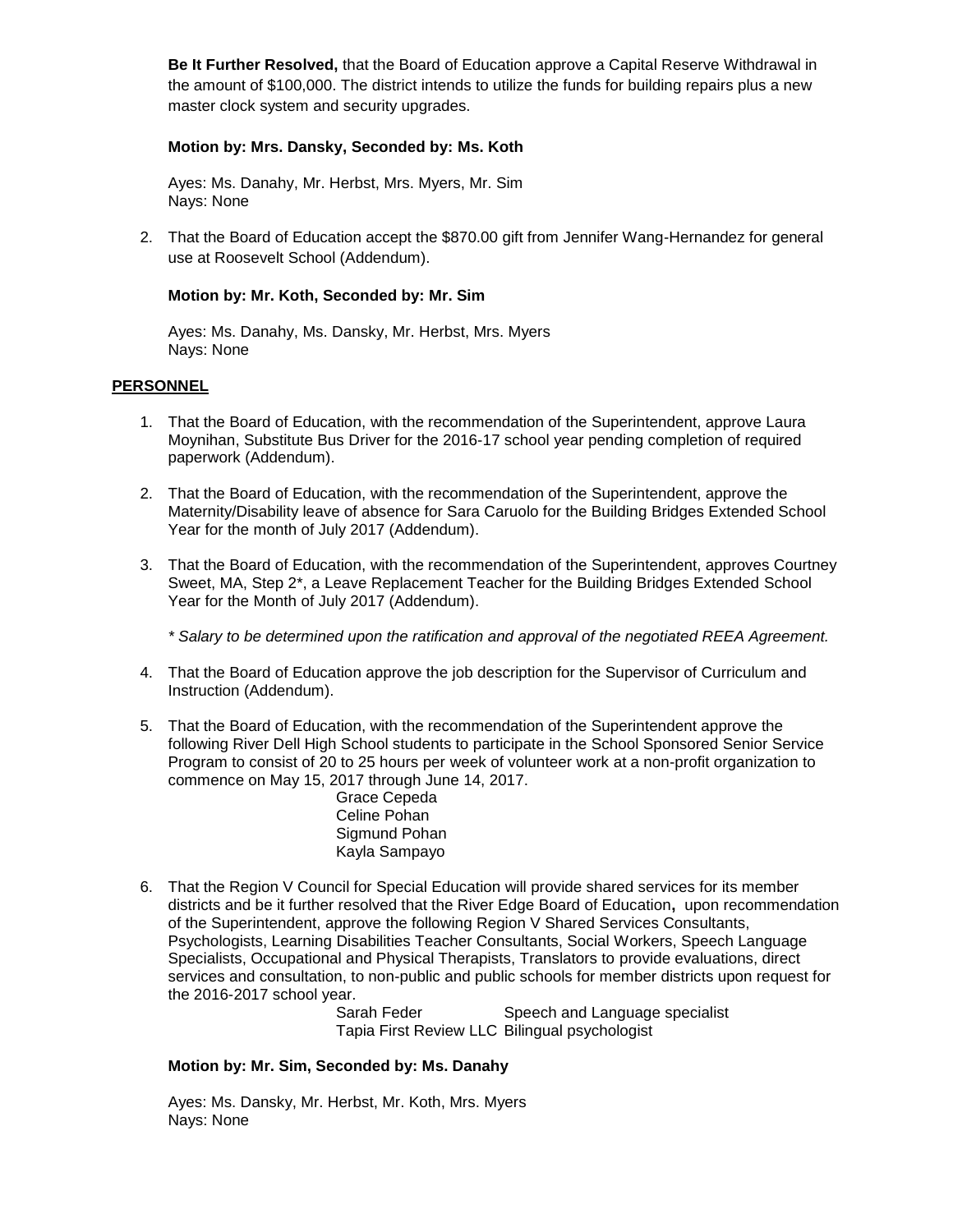7. BE IT RESOLVED that the River Edge Board of Education (hereinafter referred to as the "Board") appoints Louise A. Napolitano, as the School Business Administrator/Board Secretary for the River Edge School District for the period beginning on July 1, 2017 and ending on June 30, 2018.

BE IT FURTHER RESOLVED that the Employment Agreement shall be submitted to the Executive County Superintendent for review and approval, according to standards adopted by the Commissioner of Education, pursuant to N.J.S.A. 18A:7-8(j).

BE IT FURTHER RESOLVED that the Board approves the Employment Agreement with Louise A. Napolitano for the position of School Business Administrator/Board Secretary for the foregoing period of appointment, conditional upon the approval of the Employment Agreement between the Board and Louise A. Napolitano by the Executive County Superintendent, pursuant to N.J.S.A. 18A:7-8(j).

BE IT FURTHER RESOLVED that the Board hereby authorizes the Board President and the Interim Business Administrator/Board Secretary to execute, on behalf of the Board, the Employment Agreement by and between the Board and Louise A. Napolitano following receipt of the approval by the Executive County Superintendent.

### **Motion by: Ms. Danahy, Seconded by: Mr. Herbst**

Ayes: Ms. Dansky, Mr. Koth, Mrs. Myers, Mr. Sim Nays: None

#### **RIVER EDGE SPECIAL EDUCATION** – None

#### **REGION V ADMINISTRATION & TRANSPORTATION** – None

#### **OLD/NEW BUSINESS** - None

#### **PUBLIC DISCUSSION**

Dr. Ben-Dov asked for questions from the public. She first said the Board would go to next steps: study, look at possibilities, digest and discuss possibilities.

- 1. Anthony Arturi asked: Will there be additional open sessions? Yes. The whole process will go with country and state for reconfiguration.
- 2. Jenny Bobb asked: Is there consideration of purchasing land in the area; for instance, the Kinderkamack Road house that is always available. It could be a close-by land owned by the Board. Dr. Ben-Dov responded it is long process and would need zoning changes, in addition to taking up the Board's resources. Mrs. Myers responded a referendum is needed on that, and they did not really look at it as it is long, expensive process. Needed would be an environmental review, studies cost, what you would use the property for, county and state approval; it would take at least six months to the end. Dr. Ben-Dov asked what happens to the seller? Do we wait for arrangements, and if we don't have the money, we need a referendum to raise funds. Can we bypass this, then put it on the market. Mrs. Dansky commented on a previous sale of property that was a small school. The lots needed to be renovated in order to build the Cherry Hill gymnasium; development in that area brought tax revenue. Look at the bigger picture – what is the good. We need a big investment now.
- 3. Karen Hecker commented: This is an extremely logical approach, using the property on the market. It is the best use of the property.
- 4. Yael Ben-Yossef asked: Did anyone consider a room for instrumental music? For the hours of needed study, then small group learning, then instrumental music.